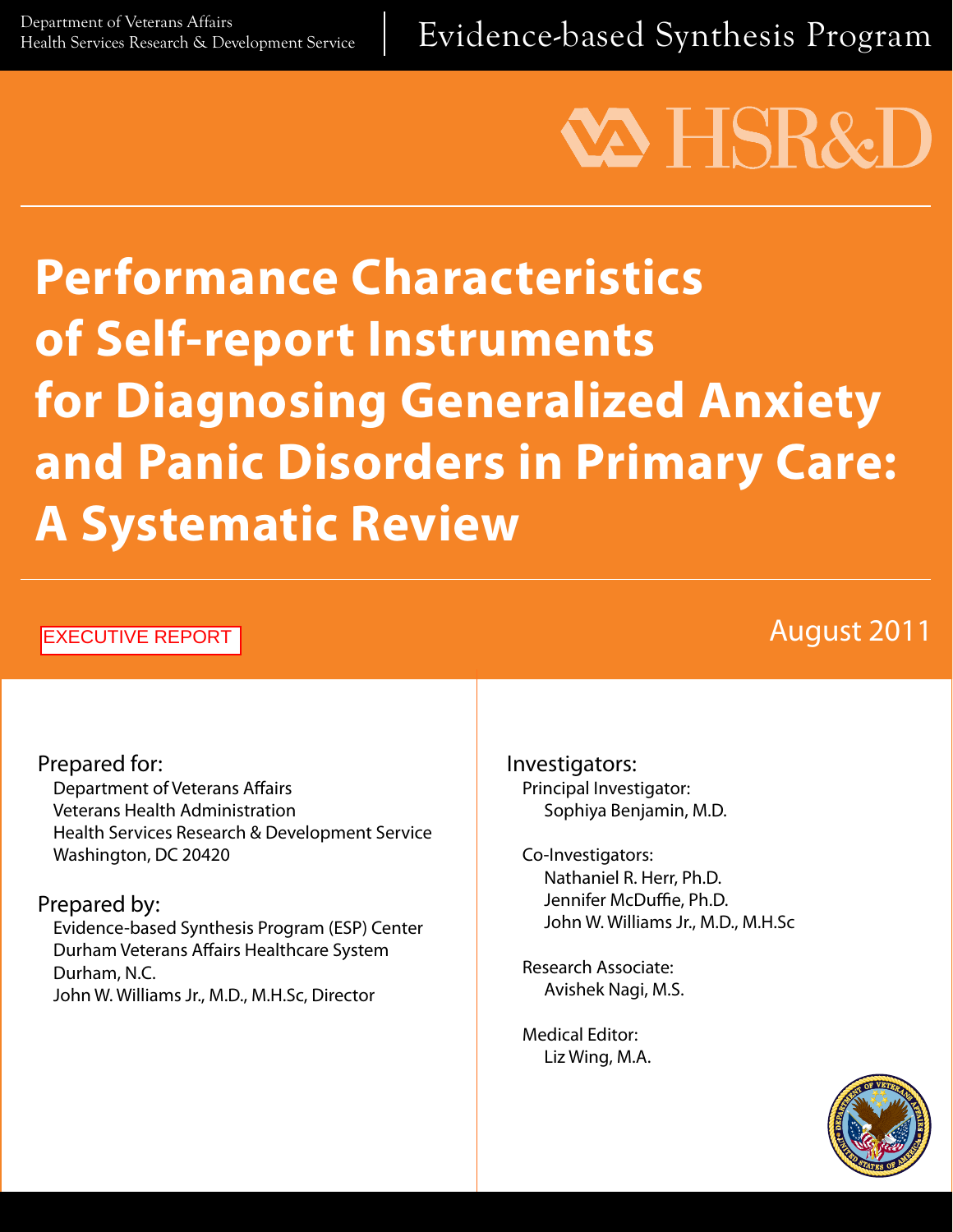#### **PREFACE**

Health Services Research & Development Service's (HSR&D's) Evidence-based Synthesis Program (ESP) was established to provide timely and accurate syntheses of targeted healthcare topics of particular importance to Veterans Affairs (VA) managers and policymakers, as they work to improve the health and healthcare of Veterans. The ESP disseminates these reports throughout VA.

HSR&D provides funding for four ESP Centers and each Center has an active VA affiliation. The ESP Centers generate evidence syntheses on important clinical practice topics, and these reports help:

- develop clinical policies informed by evidence,
- guide the implementation of effective services to improve patient outcomes and to support VA clinical practice guidelines and performance measures, and
- set the direction for future research to address gaps in clinical knowledge.

In 2009, the ESP Coordinating Center was created to expand the capacity of HSR&D Central Office and the four ESP sites by developing and maintaining program processes. In addition, the Center established a Steering Committee comprised of HSR&D field-based investigators, VA Patient Care Services, Office of Quality and Performance, and Veterans Integrated Service Networks (VISN) Clinical Management Officers. The Steering Committee provides program oversight, guides strategic planning, coordinates dissemination activities, and develops collaborations with VA leadership to identify new ESP topics of importance to Veterans and the VA healthcare system.

Comments on this evidence report are welcome and can be sent to Nicole Floyd, ESP Coordinating Center Program Manager, at nicole.floyd@va.gov.

**Recommended citation:** Benjamin S, Herr NR, McDuffie J, Nagi A, Williams JW Jr. Performance Characteristics of Self-report Instruments for Diagnosing Generalized Anxiety and Panic Disorders in Primary Care: A Systematic Review. VA-ESP Project #09-010; 2011

This report is based on research conducted by the Evidence-based Synthesis Program (ESP) Center located at the Durham VA Medical Center, Durham, NC, funded by the Department of Veterans Affairs, Veterans Health Administration, Office of Research and Development, Health Services Research and Development. The findings and conclusions in this document are those of the author(s) who are responsible for its contents; the findings and conclusions do not necessarily represent the views of the Department of Veterans Affairs or the United States government. Therefore, no statement in this article should be construed as an official position of the Department of Veterans Affairs. No investigators have any affiliations or financial involvement (e.g., employment, consultancies, honoraria, stock ownership or options, expert testimony, grants or patents received or pending, or royalties) that conflict with material presented in the report.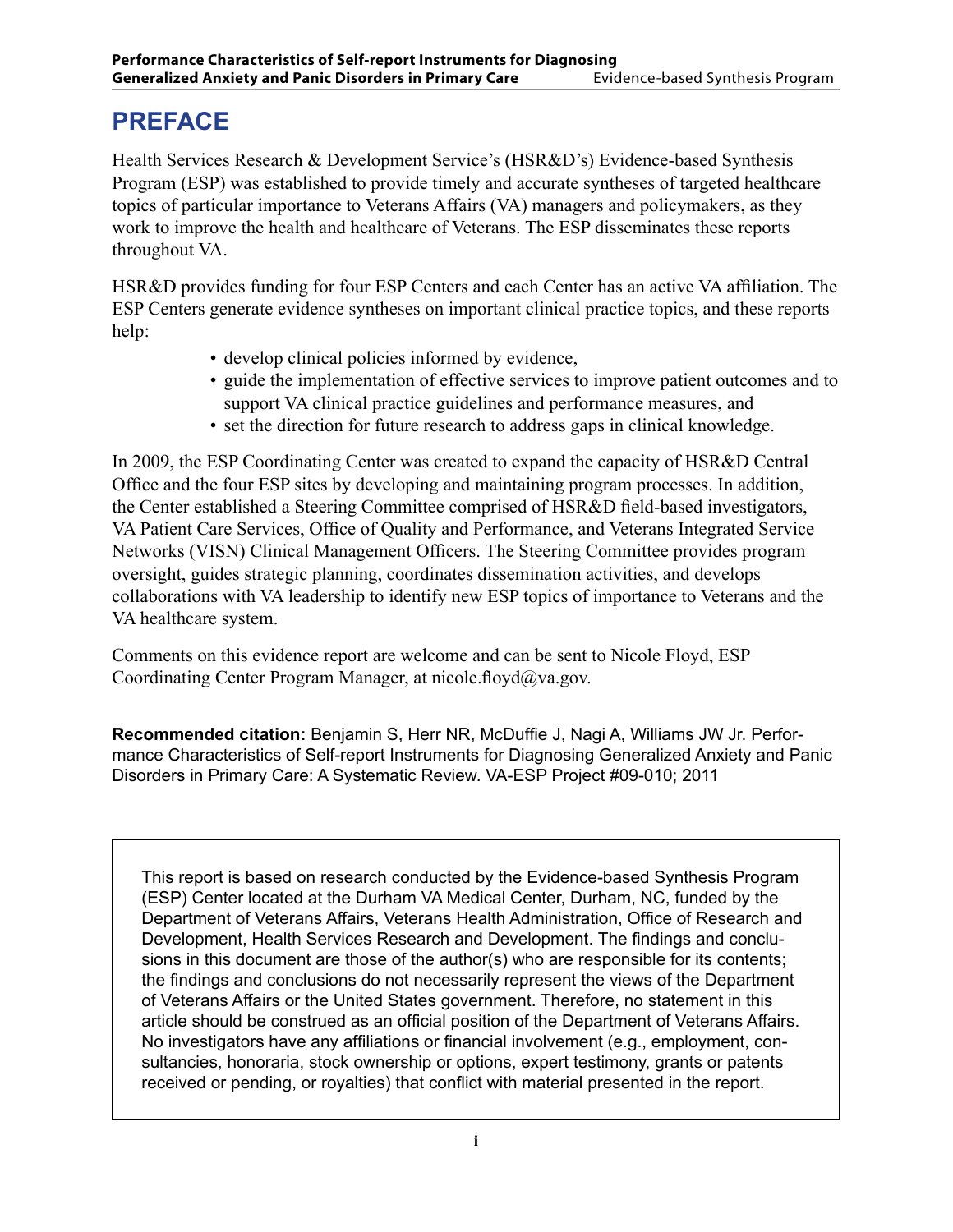#### **EXECUTIVE SUMMARY**

#### **BACKGROUND**

Generalized anxiety disorder (GAD) and panic disorder (PD) are two common mental illnesses that present in primary care clinics, often with physical symptoms that can inhibit appropriate diagnosis and treatment. Recognition of these disorders by primary care physicians is much lower than the expected rates—in part due to somatic presentations but also due to the lack of routine screening that is in place for some other mental illnesses. Patients with anxiety disorders are often high utilizers of health care resources, and when their anxiety disorders are not diagnosed and treated, they can frequently undergo more expensive testing to rule out medical causes.

Identification of accurate and feasible screening instruments for GAD and PD that have been validated in primary care settings have the potential to improve detection and facilitate treatment of these disorders within the primary care clinic, or to generate appropriate referral. Our report is a systematic review of the literture to evaluate the performance of self-report instruments used to diagnose GAD and PD in primary care settings.

Three key questions (KQs) guided this systematic review:

**KQ 1.** In general medical patients with somatic symptoms, what are the performance characteristics (e.g., sensitivity, specificity) of self-report questionnaires for diagnosing generalized anxiety disorder or panic disorder?

**KQ 2.** For questionnaires evaluated in KQ 1, which measures are most feasible to use in primary care settings? Specifically, what is the reading comprehension level, time required to complete, response format, and compatibility with telephone administration?

**KQ 3.** For questionnaires evaluated in KQ 1, do the performance characteristics vary by gender, race, age group, or setting?

#### **METHODS**

We searched PubMed® from 1980 to 2010 using standard search terms. We searched for primary studies and systematic reviews in MEDLINE® (via PubMed), PsycINFO®, and the Cochrane Library. We limited the search to peer-reviewed articles involving adult human subjects and published in the English language. Additional citations were identified from reference lists of articles included at the full-text review level. Titles, abstracts, and articles were reviewed in duplicate by investigators trained in the critical analysis of literature. Data were extracted by quantitative analysts. Pooled analyses were performed when appropriate. All other data were narratively summarized.

Study characteristics, patient characteristics, and outcomes were extracted by trained research staff under the supervision of the Program Director. We assessed study quality according to the Quality Assessment of Diagnostic Accuracy Studies (QUADAS) criteria modified for this specific research question.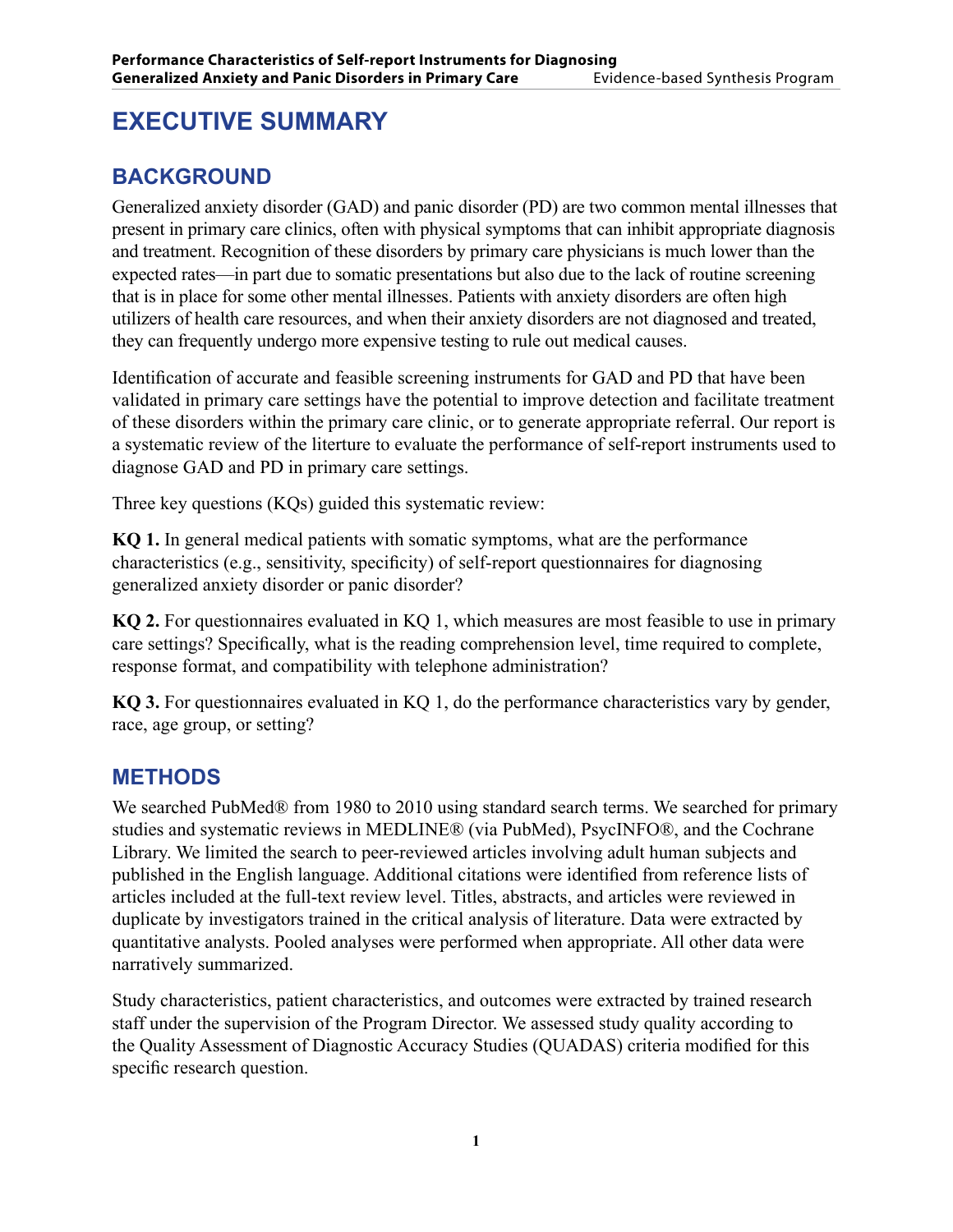#### **DATA SYNTHESIS**

We constructed evidence tables showing study, patient, and intervention characteristics; methodological quality; and outcomes, organized by key question. We analyzed studies to compare their characteristics, methods, and findings. We compiled a summary of findings for each question based on qualitative and semiquantitative synthesis of the findings and provided a final assessment of the current evidence based on the Grades of Recommendation, Assessment, Development, and Evaluation (GRADE) Working Group criteria.

#### **PEER REVIEW**

A draft version of the report was reviewed by technical experts as well as clinical leadership, and their comments are provided in the appendix.

#### **RESULTS**

We screened 2890 titles, rejected 2824, and performed a more detailed review of 66 articles. From these, we identified no recent systematic reviews and 12 observational reports on 9 unique studies that addressed one of the key questions.

#### **KQ 1. In general medical patients with somatic symptoms, what are the performance characteristics (e.g., sensitivity, specificity) of self-report questionnaires for diagnosing generalized anxiety disorder or panic disorder?**

We identified eight screening instruments for the detection of GAD and PD in primary care patients. Of these, the Generalized Anxiety Disorder-7 (GAD-7; sensitivity 89%, specificity 82%) and the panic module of the Patient Health Questionnaire (PHQ; sensitivity 80%, specificity 99%) had the best performance characteristics for the diagnosis of GAD and PD, respectively. The Symptom Driven Diagnostic System–Primary Care (SDDS-PC) also had good performance characteristics and is a multicomponent instrument that screens for GAD and PD as well as other mental illnesses.

All of the above instruments have been evaluated in reasonably sized primary care populations; however, none of these studies have been rigorously replicated. Even the SDDS-PC instrument that was evaluated in two studies consisted of two different versions. Therefore, evidence for these instruments is based on a single, well-conducted study for each instrument. Heterogeneity among the studies was high, prohibiting statistical pooling of data except in the case of some performance characteristics for the SDDS-PC.

Though KQ 1 addressed anxiety screening instruments in primary care populations with somatic symptoms, the samples in the studies identified were unselected and were seeing their primary care physician for a variety of complaints including routine followup. The instruments may perform differently in this setting when compared to a case-finding model where the same instrument is applied to patients with specific somatic complaints associated with a higher risk of having GAD or PD. We identified only one study that screened such patients, who were evaluated for palpitations.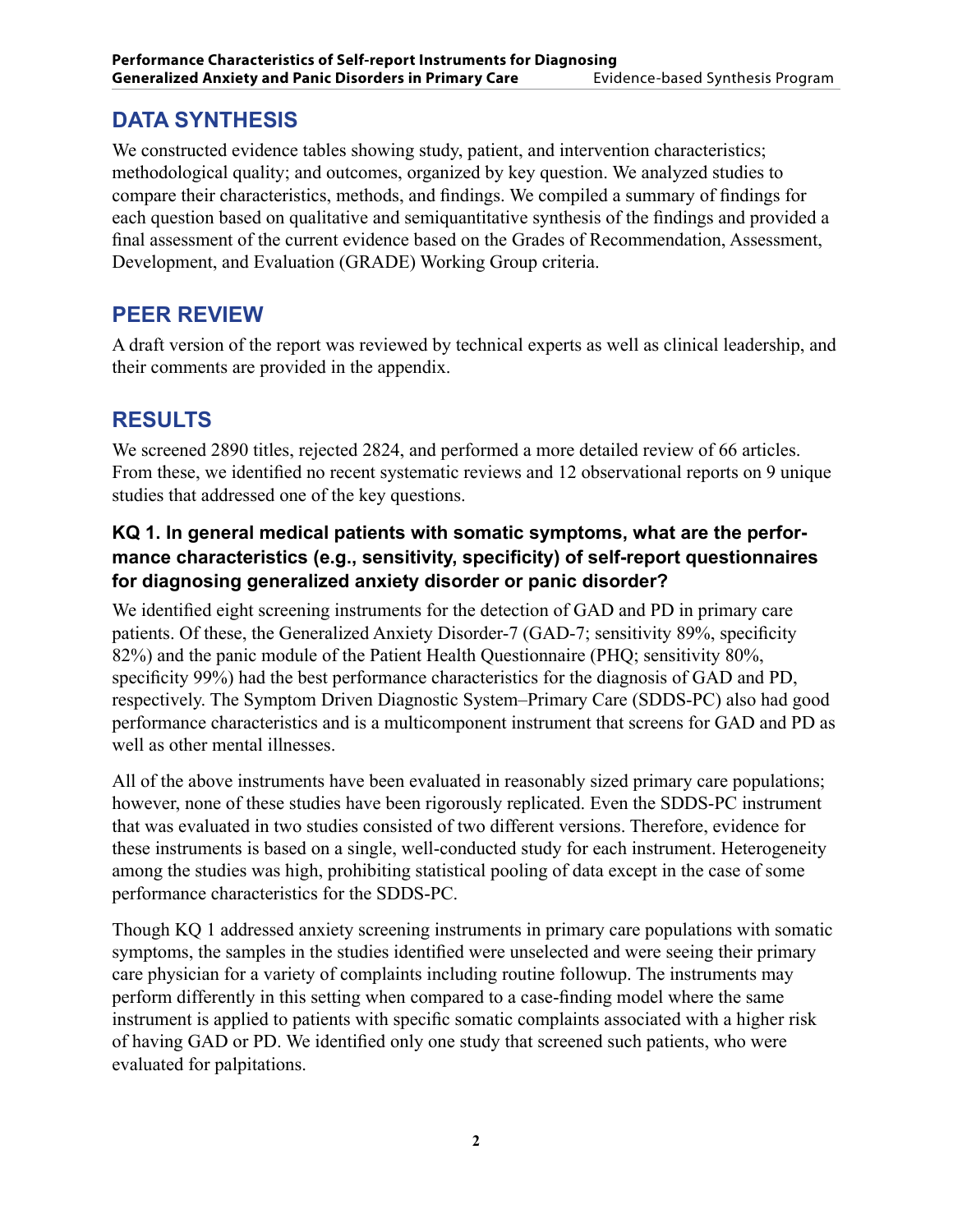#### **KQ 2. For questionnaires evaluated in KQ 1, which measures are most feasible to use in primary care settings? Specifically, what is the reading comprehension level, time required to complete, response format, and compatibility with telephone administration?**

There was limited evidence addressing the feasibility of using these instruments in primary care. The evidence was qualitative and indirectly inferred from the primary studies.

The instruments were 3 to 11 questions in length and were at an easy to average reading level. Across the four studies reporting administration times, most patients completed the instrument in less than 2 minutes.

There was no evidence to assess the validity of these instruments for telephone administration though some trials have already used instruments like the Primary Care Evaluation of Mental Disorders (PRIME-MD) via telephone. None of the instruments have been studied specifically for responsiveness to change in symptoms status.

#### **KQ 3. For questionnaires evaluated in KQ 1, do the performance characteristics vary by gender, race, age group, or setting?**

Only one of the studies formally assessed differences in performance characteristics by race. When the Brief Panic Disorder Scale (BPDS) was administered to a biracial population, it performed better among Caucasians at the traditional cutoff of 10. The instrument was more specific among Caucasians and resulted in more false positives among African Americans. Thus, there is preliminary evidence that instruments might perform differently among different racial and ethnic groups.

None of the studies addressed differences in performance based on gender, age, or setting.

#### **FUTURE RESEARCH**

Based on study quality, operating characteristics, precision of the estimates, potential for assessing response to change, and other feasibility issues, the most promising instruments are: the panic module of the PHQ, the GAD-7 and the SDDS-PC. Future studies should focus on replicating the results of performance characteristics of these instruments, specifically in Veterans Affairs (VA) samples as we did not find any rigorous validation of any instruments in this review in the Veterans Health Administration (VHA) system. These studies should also incorporate questions of feasibility, such as time taken to complete, acceptability among patients, and sensitivity to change. Finally, results should be analyzed by race, gender, setting, and age to explore possible differences in performance of the instruments based on these variables.